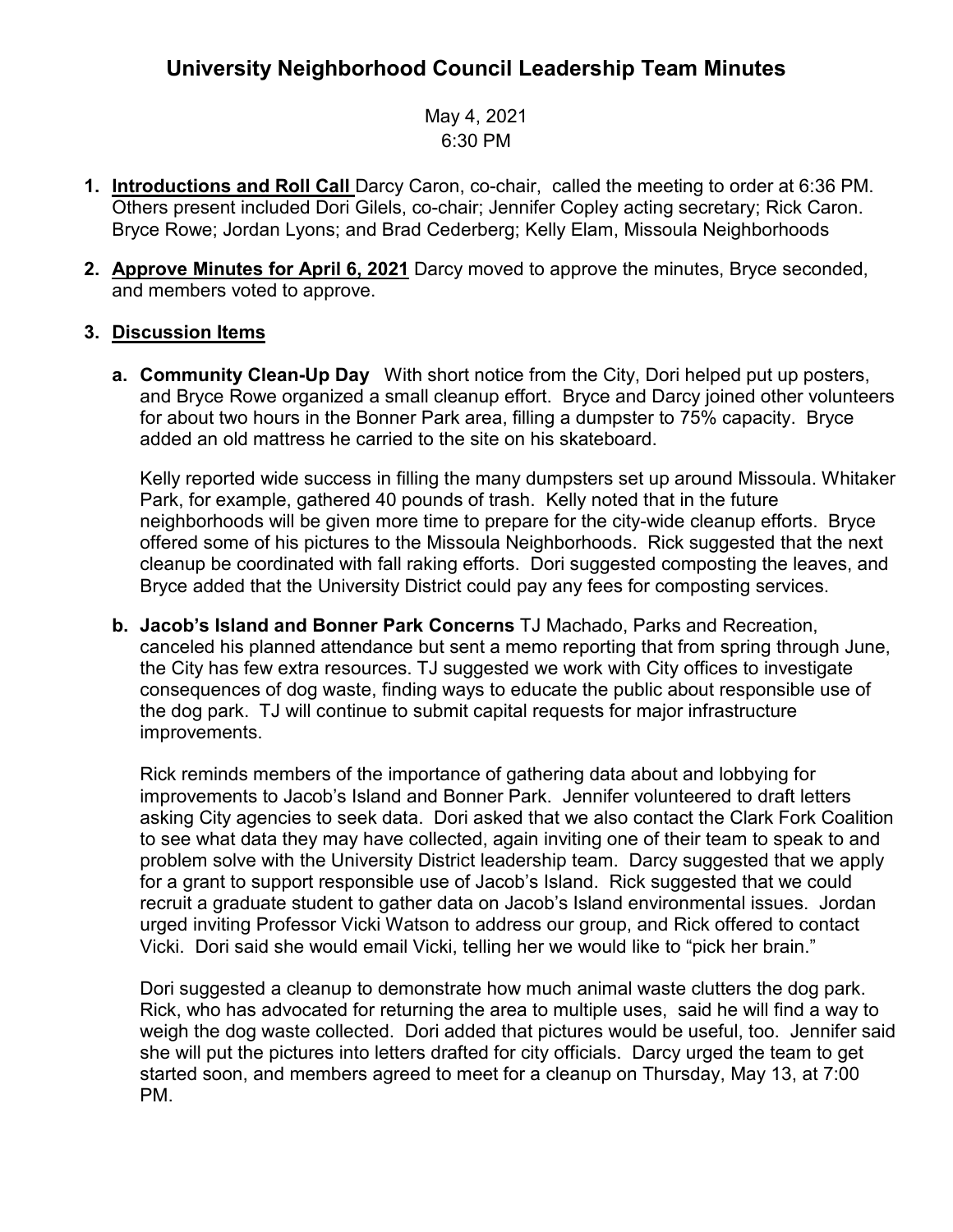Jennifer explained that in her conversation with Parks and Recreation officials, TJ Machado had suggested seeking a city grant to pay for painting pickleball lines over the current tennis courts in Bonner Park, thus allowing use by a broader range of citizens. Maximum City grants are \$6,000, and Brad suggested that painting such lines might cost \$4,000 to \$6,000. Jordan asks us to think, also, about better use of the smaller basketball play area near the tennis courts. Dori said that to get ideas for improvements at Bonner Park we could canvas constituents at our next general meeting. Darcy suggested that at our June meeting, the leadership team could divide into subgroups, visiting Bonner Park to get ideas for park use.

- **c. Traffic Calming** Darcy hopes to get information about what data the city has on accidents and high traffic areas. Bryce reports that the city does an annual pedestrian count that we may review.
- **4. Community Forum Report Kelly** says that the next Community Forum Meeting will be May 27, via virtual Zoom. Bryce and Jennifer will attend.
- **5. Missoula Neighborhoods Report** Kelly said maybe around June 14, the City will know more about lifting its COVID mandates. City Hall will be closed until May 14, until decisions are made about public access. Kelly and Colin Woodrow of Missoula Neighborhoods are working to redo the existing website. Missoula Neighborhoods survey results are almost ready, and information will be disseminated to the leadership teams. There were 8 applications for grants, and the Missoula Neighborhoods will ask City Council for more money, but tight budgets will probably preclude additional funding. Because Bryce helps select winning grant applications, Jennifer asked that he report back on grant applications submitted and selected for approval. Such information could help us better plan what grant we choose to submit in the new fiscal year.
- **6. ASUM Report** With UM ending its spring semester, no student delegates attended. Jordan reported that ASUM is reorganizing, and Darcy expressed the desire of this leadership team to continue to work with UM students through ASUM.
- **7. Public Comment on Non-Agenda Items** Brad asked for an explanation about sources of money and general areas of spending. Bryce explained that most of the money available to this Neighborhood Council was spent on mailings and pizza for the general meetings. New funds, he explained, will be available on July 1. Darcy noted the high cost of mailings. Dori received a call from a new Missoula resident interested in service on the leadership team. Dori also suggested that the Neighborhood Councils might have a regular feature in the Missoula Currents to help get the word out about the good things Neighborhoods are doing. Rick says that the 60- 70 students who raked and shoveled were not even mentioned in news sources.
- **8. Announcements** Jordan, who works as Housing Specialist for Missoula County, says his office is putting out a Missoula County Needs Assessment and will send a survey to each member of the leadership team. His office is trying to develop an affordable housing strategy.

We will next meet on Tuesday, June 1, at 6:30 PM, and the first fall meeting will convene on Tuesday, September 6. (The U District usually does not usually meet in July and August.)

Rick nominated Brad as a new member of the leadership team, Bryce seconded, and members unanimously approved the nomination.